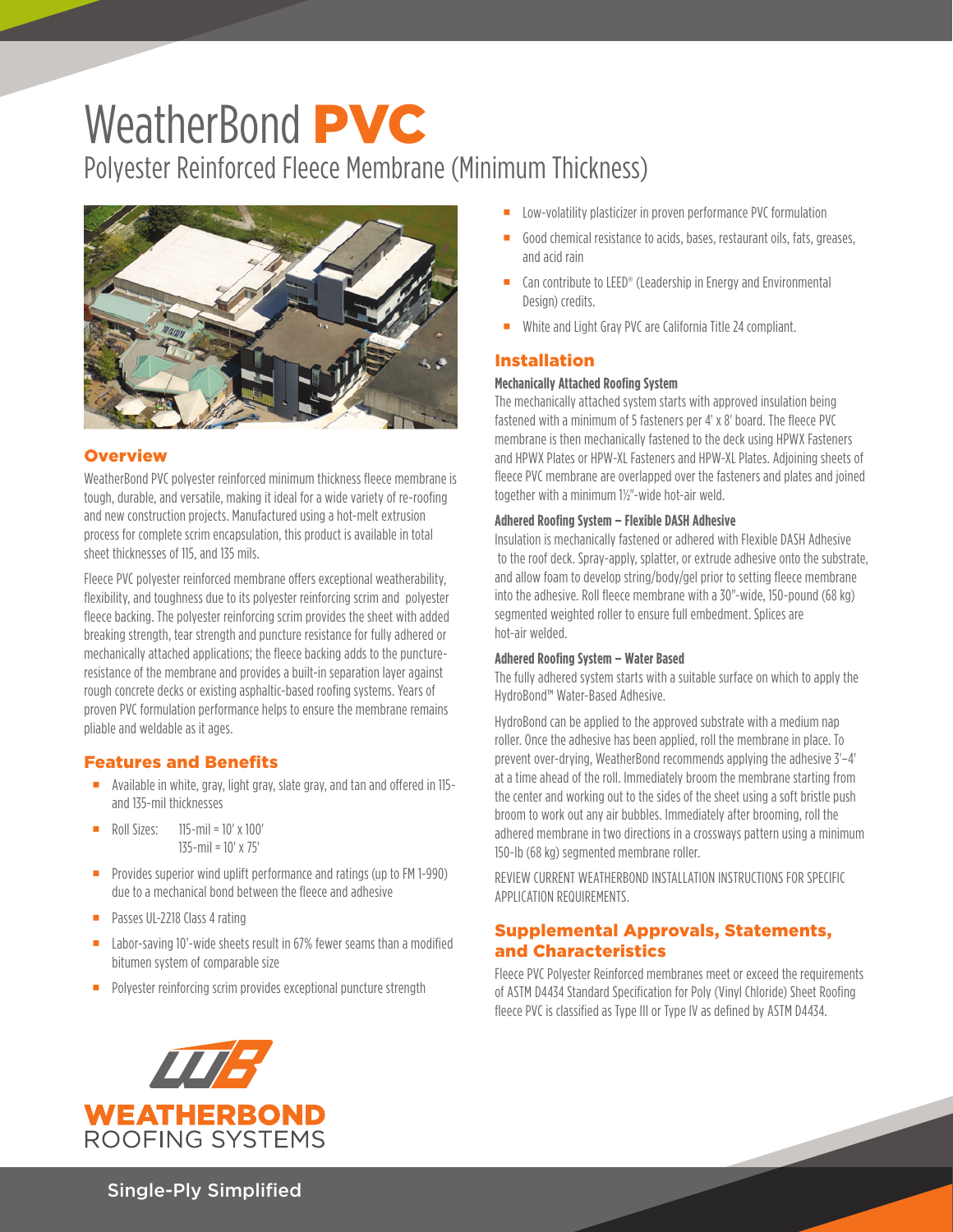## Precautions

- 1. Use proper stacking procedures to ensure sufficient stability of the materials.
- 2. Exercise caution when walking on wet membrane; membranes may be slippery when wet.
- 3. Sunglasses which filter out ultraviolet light are strongly recommended since white surfaces are highly reflective to sunlight. Roofing technicians should dress appropriately and wear sunscreen.
- 4. White surfaces reflect heat and may become slippery due to frost and ice accumulation.
- 5. Care must be exercised when working close to a roof edge, particularly when the surrounding area is snow-covered, as the roof edge may not be clearly visible.
- 6. Fleece membrane rolls must be tarped and elevated to keep them dry prior to installation. If the fleece gets wet, use a wet vac system to help remove moisture from the fleece.
- 7. PVC membrane that has been exposed to the weather must be prepared with WeatherBond's PVC & KEE HP Membrane Cleaner prior to hot-air welding.

# Radiative Properties for Cool Roof Rating Council (CRRC) and LEED®

| <b>Physical Property</b>                       | <b>Test Method</b>     | <b>White PVC</b> | <b>Tan PVC</b> | <b>Grav PVC</b> | <b>Light Grav PVC</b> | <b>Slate Grav PVC</b> |
|------------------------------------------------|------------------------|------------------|----------------|-----------------|-----------------------|-----------------------|
| CRRC - Initial Solar Reflectance               | ASTM C1549             | 0.86             | 0.72           | 0.59            | 0.74                  | N/A                   |
| CRRC - Solar Reflectance after 3 years         | ASTM C1549 (uncleaned) | 0.63             | $0.60*$        | $0.49*$         | $0.64*$               | N/A                   |
| CRRC - Initial Thermal Emittance               | <b>ASTM C1371</b>      | 0.89             | 0.87           | 0.89            | 0.88                  | N/A                   |
| CRRC - Thermal Emittance after 3 years         | ASTM C1371 (uncleaned) | 0.87             | $0.86*$        | $0.86*$         | $0.89*$               | N/A                   |
| Solar Reflective Index (SRI)                   | ASTM E1980             | 108              | 88             | 70              | 90                    | N/A                   |
| Solar Reflective Index (SRI) SRI after 3 years | ASTM E1980             | 75               | $71*$          | $56*$           | $77*$                 | N/A                   |
|                                                |                        |                  |                |                 |                       |                       |

\*Rapid Ratings



Single-Ply Simplified